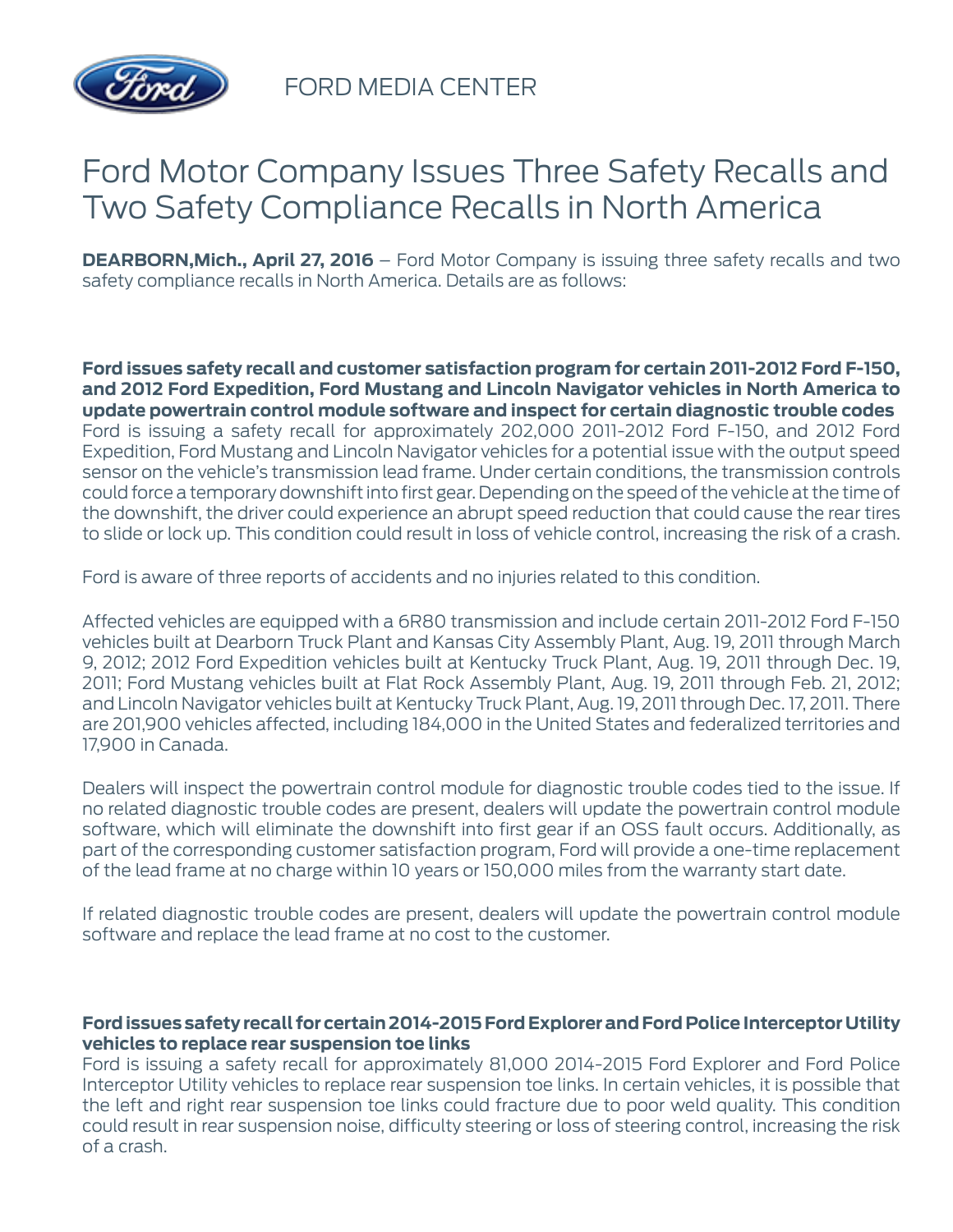Ford is aware of one accident and one injury related to this issue.

Affected vehicles include certain 2014-2015 Ford Explorer vehicles built at Chicago Assembly Plant, Jan. 17, 2014 through May 31, 2014 and Ford Police Interceptor Utility vehicles built at Chicago Assembly Plant, Jan. 21, 2014 through May 13, 2014. There are 81,036 vehicles affected by the issue, including 75,364 in the United States and federalized territories, 4,615 in Canada and 1,057 in Mexico.

Dealers will replace the left and right rear suspension toe links and align the rear suspension at no cost to the customer.

## **Ford issues safety recall for certain 2016 Ford F-Series Super Duty vehicles to inspect and replace tires**

Ford is issuing a safety recall for approximately 2,600 2016 Ford F-Series Super Duty vehicles to inspect and replace tires as needed. In certain vehicles, tires could have been damaged from a conveyor during assembly. In some cases, the sidewall damage could cause a rupture during use, resulting in rapid air loss and increasing the risk of a crash.

Ford is not aware of any accidents, injuries or fires related to this condition.

Affected vehicles include certain 2016 Ford F-Series Super Duty vehicles built at Kentucky Truck Plant, April 5, 2016 through April 10, 2016. There are 2,596 vehicles affected by this issue, including 2,288 in the United States and federalized territories, 271 in Canada and 37 in Mexico.

Dealers will inspect the tires for inboard sidewall damage and replace as needed at no cost to the customer.

## **Ford issues safety compliance recall for certain 2007-2012 Ford Flex, Ford Taurus, Lincoln MKS and Mercury Sable vehicles to replace driver airbag module**

Ford is issuing a safety compliance recall for approximately 200 2007-2012 Ford Flex, Ford Taurus, Lincoln MKS and Mercury Sable vehicles to replace the driver airbag module. In certain vehicles, the chemical enhancer for the second-stage airbag deployment could be missing from the module, which may increase the risk of an injury in a crash that requires second-stage deployment. This condition does not affect primary-stage airbag deployment. This issue is unrelated to the Takata airbag inflator safety recall.

Ford is not aware of any accidents, injuries or fires related to this condition.

Affected vehicles include 199 vehicles in North America, built at Chicago Assembly Plant and Oakville Assembly, Dec. 13, 2007 through Oct. 6, 2011.

Dealers will replace the driver airbag module at no cost to the customer.

**Ford issues safety compliance recall for certain 2016 Ford Fusion vehicles to replace driver seat track assembly**